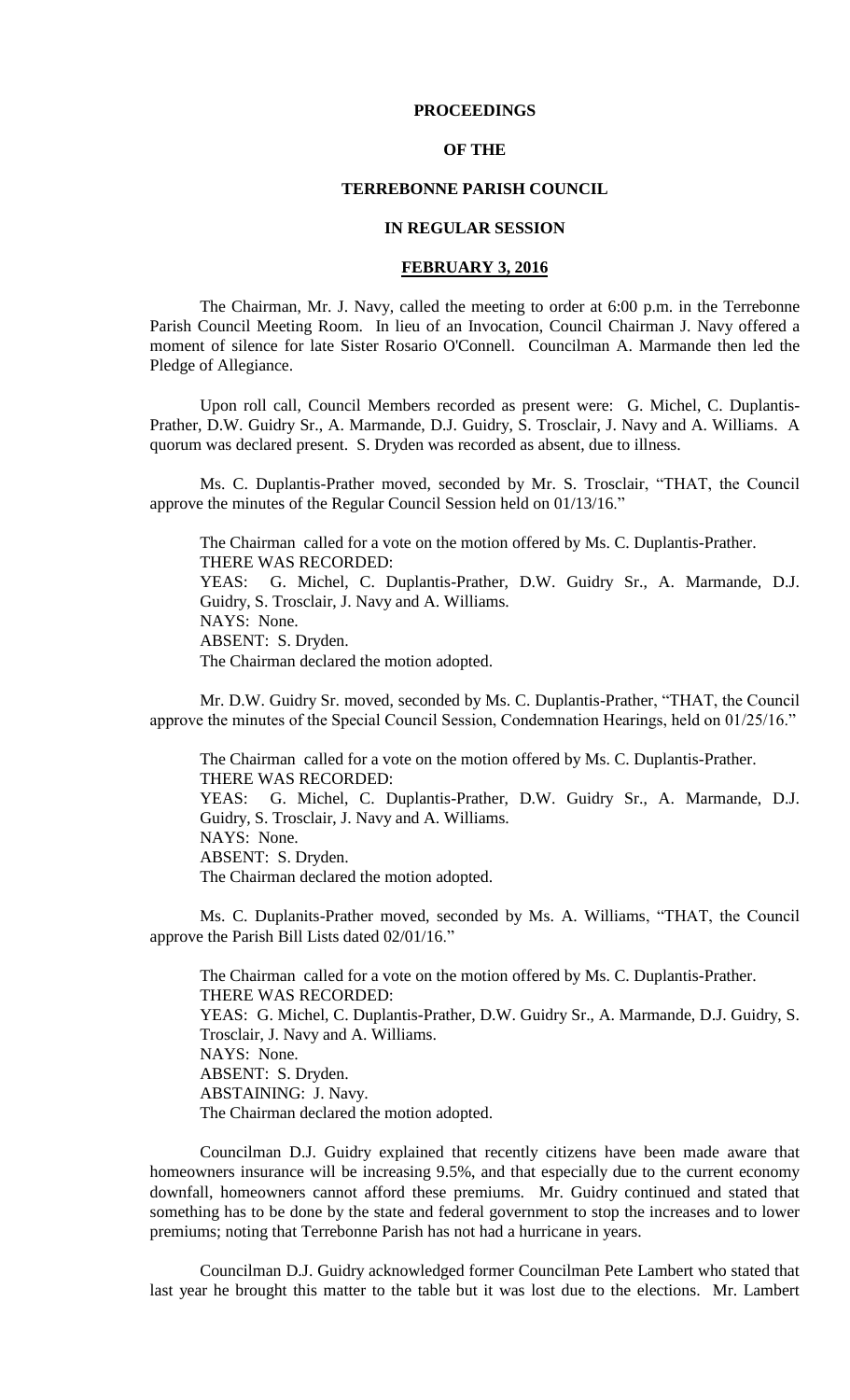continued and explained that the citizens and businesses are being discriminated by their zip code and that they are having to either drop their insurance or raise the deductible extremely high to make it affordable. Mr. Lambert stated that he is in support of the proposed resolution and thanked the Council for their support; noting that he is willing to assist them should they need any help with this matter.

Discussion ensued regarding the aforementioned proposed resolution with several Council members suggesting ideas to bring forth to both the state and federal government.

OFFERED BY: Mr. D. J. Guidry SECONDED BY: Unanimously

# RESOLUTION NO. 16-047

WHEREAS, homeowners, over the past several years have had significant problems with drastic increases in homeowner policy premiums and availability of adequate coverage, and

WHEREAS, insurance companies have increased deductibles to the maximum allowed and have made other changes to homeowner policies to help reduce higher premiums, thus in some cases, homeowners have dropped coverage completely once they no longer had a mortgage, because it was unaffordable and/or unavailable, and

WHEREAS, new home buyers in coastal parishes are qualifying for loans to purchase homes, but either cannot get insurance or the premiums quoted are too high, and

WHEREAS, Citizens Insurance Company, created after Hurricane Katrina to assist homeowners temporarily allowing major insurance companies to recover from the great disaster, has now become a permanent insurer because standard insurance companies are not writing **"new"** policies in the coastal parishes of South Louisiana, and

WHEREAS, to assist coastal Louisiana homeowners in obtaining affordable homeowners insurance, the Terrebonne Parish Consolidated Government is seeking immediate relief and assistance to curtail the rising costs of premiums by the removal of penalties from Citizens Insurance Company and make similar reforms to the homeowners' insurance that the State of Florida had passed, and

WHEREAS, the Terrebonne Parish Consolidated Government, with the assistance of the surrounding coastal parishes, Governor of the State of Louisiana, Lieutenant Governor, Insurance Commissioner, and the Terrebonne Parish Legislative Delegation, respectfully urges major insurance companies to begin writing new policies in the coastal parishes of South Louisiana at affordable premiums.

NOW, THEREFORE BE IT RESOLVED, that copies of this resolution requesting assistance in the plight of the current insurance premium hikes for the coastal parishes and making it more available and affordable to the homeowners be forwarded to the Honorables Governor John Bel Edwards, Lieutenant Governor Billy Nungesser, Insurance Commissioner James Donelon, Senator R.L. "Bret" Allain, II; Senator Norby Chabert, Representative Jerome Zeringue, Representative Beryl Amedée, and Representative Tanner Magee.

THERE WAS RECORDED:

YEAS: G. Michel, S. Dryden, C. Duplantis-Prather, D.W. Guidry, Sr., A. Marmande, D.J. Guidry, S. Trosclair, J. Navy and A. Williams. NAYS: None. ABSTAINING: None. ABSENT: S. Drydren. The Chairman declared the resolution adopted on this, the 3rd day of February 2016.

Councilman D.W. Guidry Sr. stated that this item was put on the agenda to invite the Consolidated Waterworks District to give a safety report to the community and to discuss communication issues.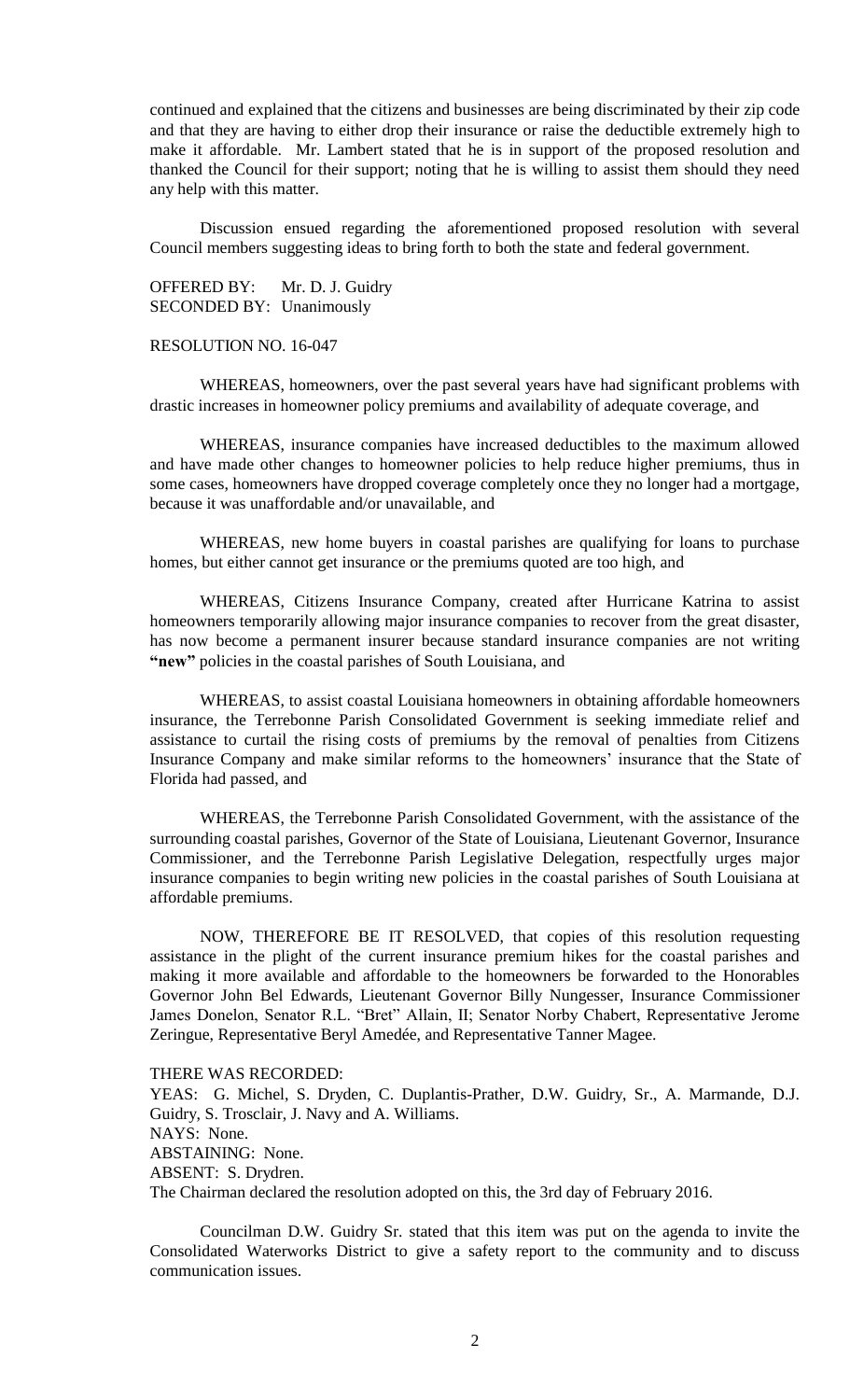Al Badeaux, President of Consolidated Waterworks District No. 1 Board, thanked the Council for the invitation to present their information then introduced the following board members who were in attendance at tonight's proceedings to show support for General Manager Mike Sobert: Mr. Chester Voisin - District 7, Mr. Vincent Celestin - District 1, Mr. C.J. Stoufflet - District 8, Mr. Bobby Cockerham - District 3, Mr. Kenneth Pitre - District 4, Mr. Stephen Hornsby - District 9, Mr. John Pizzolatto - District 5 and Mr. David Lee Mosely - District 2.

Mr. Badeaux continued and stated that crews were in the process of tapping into a transmission line, and noted that it is not done often.

Mr. Mike Sobert, General Manager of Consolidated Waterworks District No. 1, gave a detailed report which included a PowerPoint presentation of the Waterworks' production and storage facilities, the Schriever water treatment plant, the Transmission Main Project, brown water testing results and data on customer complaints. Mr. Sobert explained that his crews and contractors were working on the Transmission Main Project in which they were pigging a pipe. He stated that they believe that when they opened the line to tie the pipe in, the water to became turbulent causing sediment to rise causing brown water in areas. Mr. Sobert stated that they weren't aware of a problem until they began to receive a high volume of complaints around 3 p.m. that afternoon.

Mr. Sobert continued and stated that that the water was tested and is safe; noting that it takes 18 hours to receive the results. Mr. Sobert explained that prior to 5 p.m. the Waterworks' Face book page was updated and other forms of media were used to inform customers of the problem; and stated that customers can opt to receive alert messages on their cellular phones when a problem arises. He also stated that they are currently working on an automated phone system that will also alert customers. Mr. Sobert commended the employees of the Waterworks' department for the excellent job they do, noting that they truly care about their community and customers.

Discussion ensued between several Council members and Mr. Sobert regarding means of communication should a problem surface; and then several members of the Council thanked Mr. Sobert, the Waterworks' Board, and his employees for their outstanding service to Terrebonne Parish.

The Chairman acknowledged Mr. Earl Clement, a resident of Bayou Black, who addressed the Council relative to drainage in his area. Mr. Clement explained that drainage in his area has become an issue due to nature and social development Mr. Clement thanked the Council and Administration for the work they have been doing to improve the drainage.

Councilman D.W. Guidry Sr. thanked Mr. Clement for his comments and stated that President Dove is committed to drainage and they will continue to work to solve these problems.

President Dove stated that the Parish will be moving forward with a new pump station in the Bayou Black area.

Parish Manager Al Levron stated that on Monday the Council approved the engineering contract with T. Baker Smith to proceed with the final design for the aforementioned pump station. Mr. Levron stated that the permit was received after years of applying for it and that enough state monies have been appropriated to get this project started; noting that the project should go out to bid sometime next year.

Councilwoman C. Duplantis-Prather thanked Mr. Clement and everyone from the Bayou Black area for their support; noting that she will always be in favor of improving drainage.

The Chairman acknowledged Mr. Ben Meyers, a Houma resident, who addressed the Council relative to speakers on trucks during Mardi Gras. Mr. Meyers explained that many trucks have loud speakers which are being played at late hours of the night during Mardi Gras parades. He asked that the Council consider taking this issue to the Mardi Gras committee for review so they could consider the volume of the noise.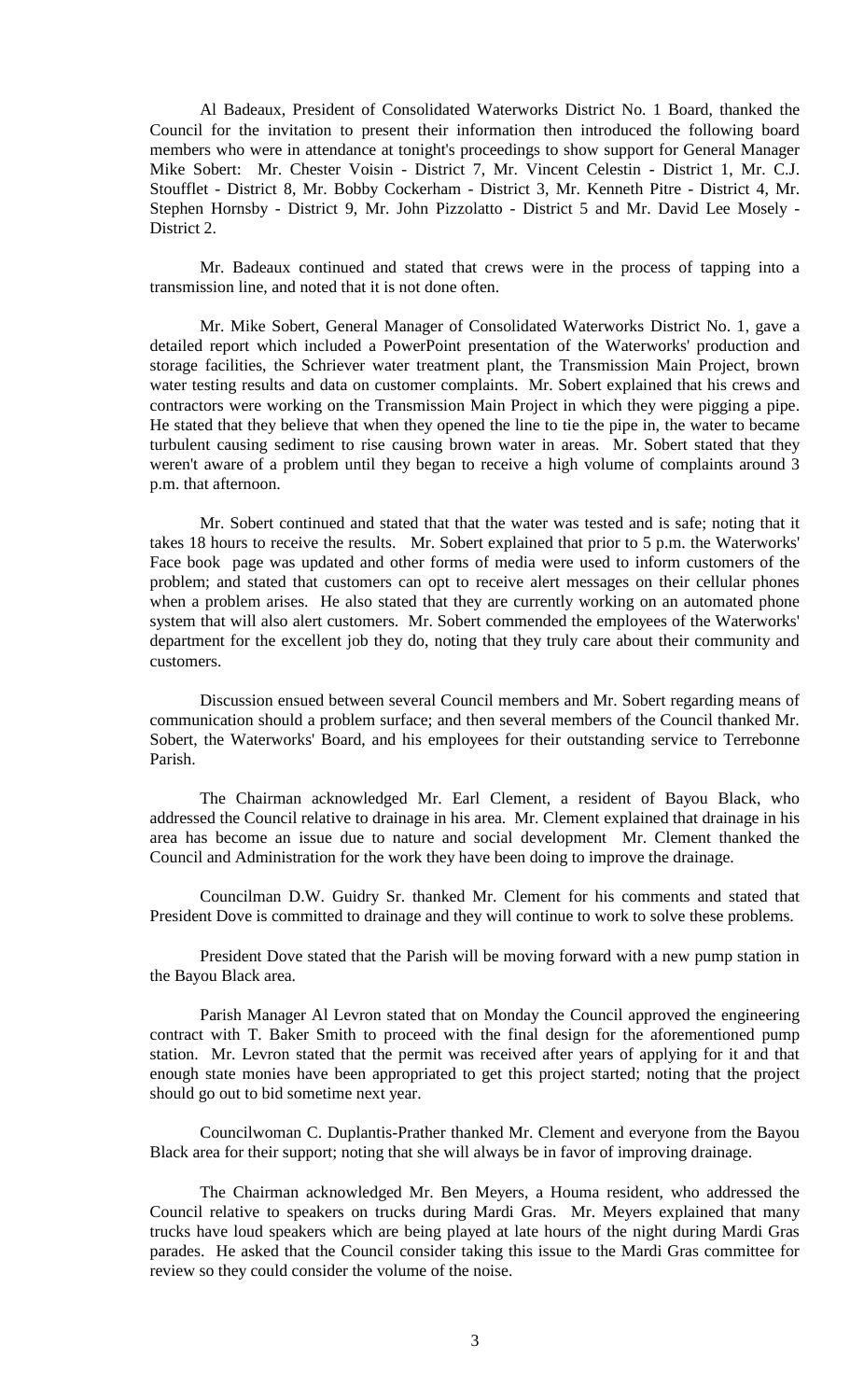Councilwoman C. Duplantis-Prather stated that the Mardi Gras committee will meet after Mardi Gras and that she will give his concerns to the Sheriff, who is part of said committee.

The Chairman called for a report on the Budget and Finance Committee meeting held on 02/01/16, whereupon the Committee Chairwoman noting ratification of minutes calls public hearings on February 17, 2016 at 6:30 p.m., rendered the following:

### BUDGET & FINANCE COMMITTEE

### FEBRUARY 1, 2016

The Chairwoman, Arlanda Williams, called the Budget & Finance Committee meeting to order at 5:30 p. m. in the Terrebonne Parish Council Meeting Room with an Invocation offered by Committee member J. Navy and the Pledge of Allegiance led by Committee member D. W. Guidry, Sr. Upon roll call, Committee Members recorded as present were: G. Michel, S. Dryden, C. Duplantis-Prather, D. W. Guidry, Sr., A. Marmande, D. J. Guidry, S. Trosclair, J. Navy and A. Williams. A quorum was declared present.

OFFERED BY: Mr. D. J. Guidry SECONDED BY: Mr. G. Michel

## RESOLUTION NO. 16-048

WHEREAS, the Terrebonne Parish Consolidated Government has numerous bank accounts for the many funds under the jurisdiction of local government, and

WHEREAS, all checking accounts of the Parish Government shall require the federal tax identification number of the Parish and shall be opened by authorized personnel of the Finance Department, and

WHEREAS, it is the policy of the Parish Government that two authorized signatures must appear on any check issued by the Parish.

NOW, THEREFORE BE IT RESOLVED by the Terrebonne Parish Council (Budget and Finance Committee), on behalf of the Terrebonne Parish Consolidated Government, that any two of the following signatures be accepted as authorized to sign checks on behalf of the Terrebonne Parish Consolidated Government effective February 4, 2016:

> Mr. Gordon Dove Mr. Al Levron Ms. Kandace Mauldin Mrs. Kayla Dupre

THERE WAS RECORDED:

YEAS: G. Michel, S. Dryden, C. Duplantis-Prather, D.W. Guidry, Sr., A. Marmande, D.J. Guidry, S. Trosclair, J. Navy and A. Williams. NAYS: None. ABSTAINING: None. ABSENT: None. The Chairwoman declared the resolution adopted on this, the 1st day of February 2016.

OFFERED BY: Mr. D.W. Guidry, Sr. SECONDED BY: Mr. S. Trosclair

# RESOLUTION NO. 16-049

WHEREAS, the Terrebonne Parish Consolidated Government Civic Center has numerous bank accounts for the many funds under the jurisdiction of local government, and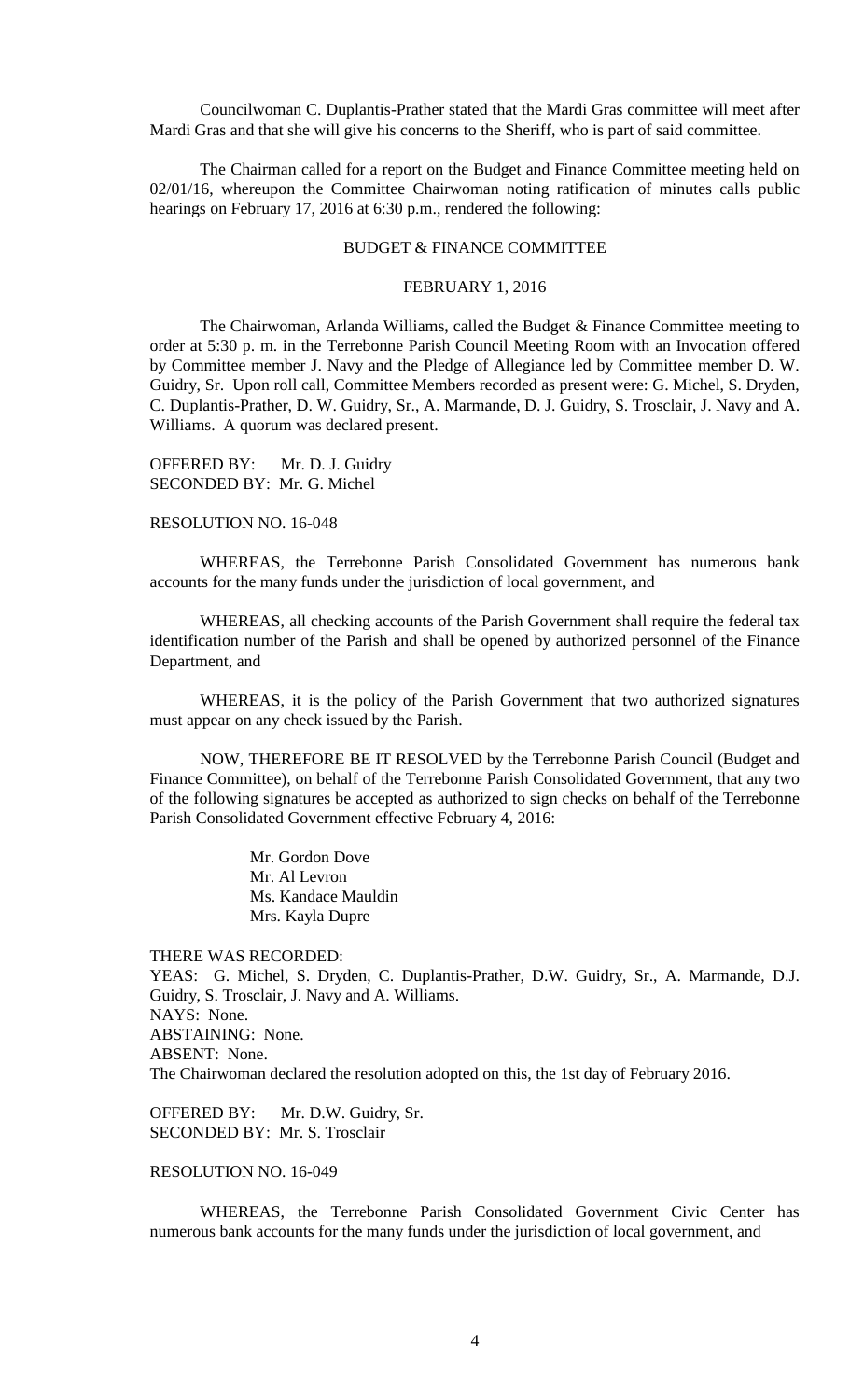WHEREAS, all checking accounts of the Civic Center shall require the federal tax identification number of the Parish and will be opened by personnel of the Finance Department only, and

WHEREAS, it has been the policy of the Parish Government that two authorized signatures appear on any check issued by the Parish.

NOW, THEREFORE BE IT RESOLVED by the Terrebonne Parish Council, on behalf of the Terrebonne Parish Consolidated Government, that any two of the following signatures be accepted as authorized to sign checks on behalf of the Terrebonne Parish Consolidated Government Civic Center:

Kandace Mauldin, Chief Financial Officer Kayla Dupre, Comptroller Janel Ricca, Civic Center Director Brian Detillier, Event Services Manager Christopher Moore, Business Manager

THERE WAS RECORDED:

YEAS: G. Michel, S. Dryden, C. Duplantis-Prather, D.W. Guidry, Sr., A. Marmande, D.J. Guidry, S. Trosclair, J. Navy and A. Williams. NAYS: None. ABSTAINING: None. ABSENT: None. The Chairwoman declared the resolution adopted on this, the 1st day of February 2016.

Committee Chairwoman A. Williams read aloud Agenda Item No. 3 (RESOLUTION: Concurring with the recommendation of Administration and the Risk Management Department to accept the estimated amount for Team Sports Insurance Coverage effective for 2016) that was pulled from tonight's agenda, per Administration.

OFFERED BY: Ms. C. Duplantis-Prather SECONDED BY: Mr. J. Navy

RESOLUTION NO. 16-050

A RESOLUTION AUTHORIZING THE PARISH PRESIDENT TO RENEW A CONTRACT WITH OPTIONS FOR INDEPENDENCE TO CONTINUE FURNISHING TWO REGISTERED NURSES WHICH SUPPLEMENTS THE STATE'S STAFF OF THE TERREBONNE PARISH HEALTH UNIT.

WHEREAS, the State of Louisiana, DHH was affected by the statewide reduction in force due to a State projected budget deficit, and

WHEREAS, an overall reduction of eleven positions affected Region 3 in 2010/2011, two of which were registered nurses directly working at the Terrebonne Parish Health Unit, and

WHEREAS, the State Regional Administrator with the Office of Public Health is requesting continued financial assistance through the dedicated Parish Health Unit Property Taxes to bridge the shortage in staff they have experienced and to provide the same level of services to the projected patients, and

WHEREAS, Options for Independence is a local non-profit organization who currently provides these services to the Office of Public Health and has offered to continue said services for an annual cost of \$149,976.

NOW, THEREFORE BE IT RESOLVED, that the Terrebonne Parish Council (Budget and Finance Committee), on behalf of the Terrebonne Parish Consolidated Government, authorizes the Parish President to renew an agreement with Options for Independence to provide said services of two registered nurses for the Terrebonne Parish Health Unit; and address other matters relative thereto.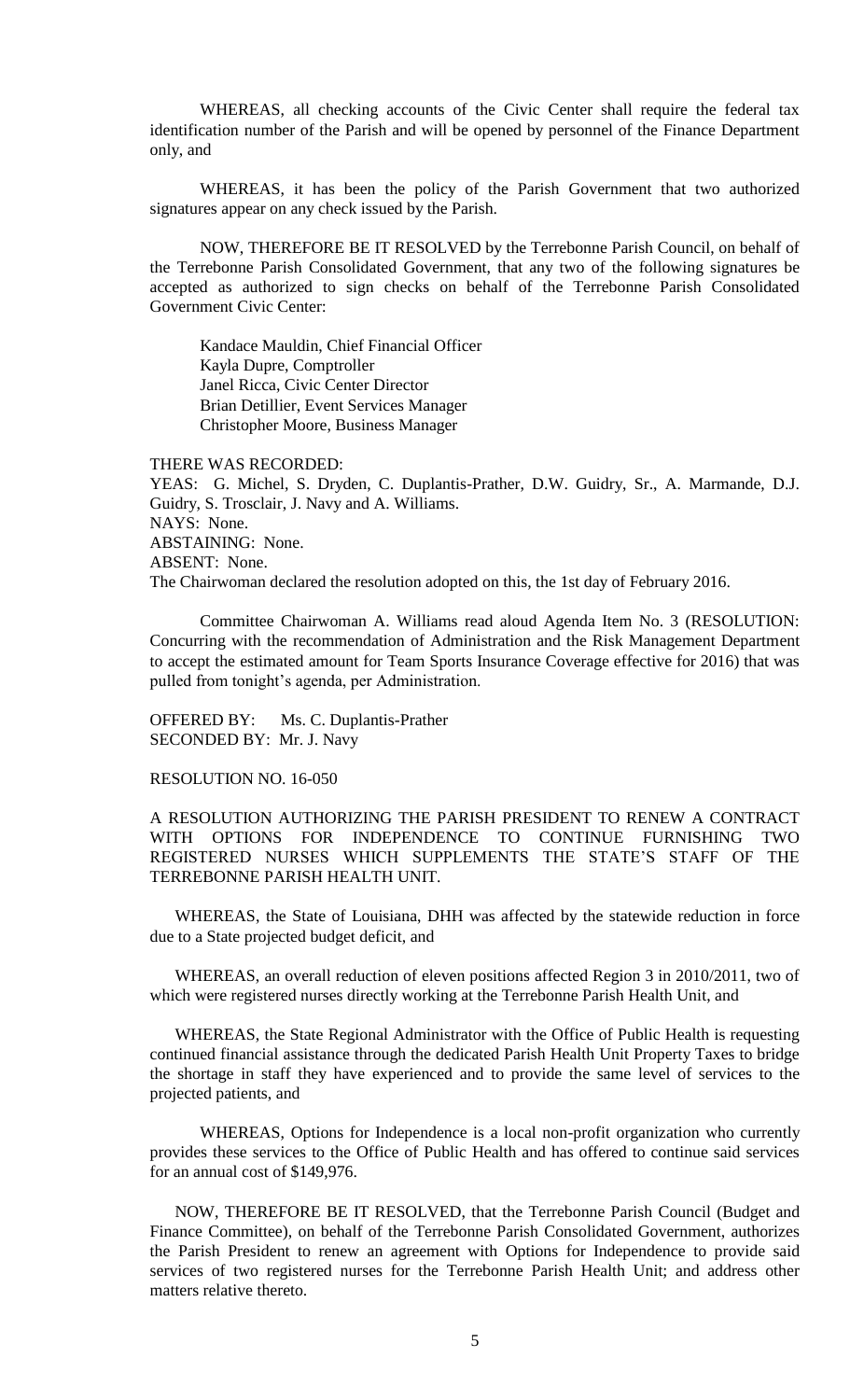THERE WAS RECORDED: YEAS: G. Michel, S. Dryden, C. Duplantis-Prather, D.W. Guidry, Sr., A. Marmande, D.J. Guidry, S. Trosclair, J. Navy and A. Williams. NAYS: None. ABSTAINING: None. ABSENT: None. The Chairwoman declared the resolution adopted on this, the 1st day of February 2016.

OFFERED BY: Mr. D.J. Guidry SECONDED BY: Mr. G. Michel

## RESOLUTION NO. 16-051

WHEREAS, Article VII, Section 14 of the Louisiana Constitution authorizes the use of public funds and property "for programs of social welfare for the aid and support of the needy"; and

WHEREAS, Article VII, Section 14 of the Louisiana Constitution further provides that "[F]or a public purpose, the state and its political subdivisions or political corporations may engage in cooperative endeavors with each other, with the United States or its agencies, or with any public or private association, corporation or individual"; and,

WHEREAS, SOUTHEAST LOUISIANA LEGAL SERVICES provides a variety of legal services for the clients in Terrebonne Parish that cannot afford legal representation; and

WHEREAS, TPCG believes that funding for services of SOUTHEAST LOUISIANA LEGAL SERVICES will serve the public purpose of making services accessible to individuals in Terrebonne Parish that may not have been able to acquire legal assistance on their own accord; and

WHEREAS, TPCG finds that partially funding the services of SOUTHEAST LOUISIANA LEGAL SERVICES in exchange for the expanded provision of legal services provided to citizens within Terrebonne Parish will serve a public purpose and have a public benefit commensurate with the costs; and

NOW, THEREFORE BE IT RESOLVED by the Terrebonne Parish Council (Budget and Finance Committee), on behalf of the Terrebonne Parish Consolidated Government, hereby authorizes Gordon Dove, Parish President, to enter into a contract with SOUTHEAST LOUISIANA LEGAL SERVICES for an amount not to exceed \$30,000.

#### THERE WAS RECORDED:

YEAS: G. Michel, S. Dryden, C. Duplantis-Prather, D.W. Guidry, Sr., A. Marmande, D.J. Guidry, S. Trosclair, J. Navy and A. Williams.

NAYS: None.

ABSTAINING: None.

ABSENT: None.

The Chairwoman declared the resolution adopted on this, the 1st day of February 2016.

Ms. C. Duplantis-Prather moved, seconded by Mr. S. Trosclair, "THAT, the Budget & Finance Committee introduce an ordinance to amend the 2016 Adopted Operating Budget and 5 year Capital Outlay Budget of the Terrebonne Parish Consolidated Government for the following items and to provide for related matters:

- I. Road and Bridge Bond Sinking Fund, \$163,200
- II. Drainage Bond Sinking, \$ 137,700
- III. LePetite Theatre Facility Improvements, \$150,000
- IV. Utilities-Natural Gas Facility, \$55,000

and call a public hearing on said matter on February 17, 2016 at 6:30 p.m."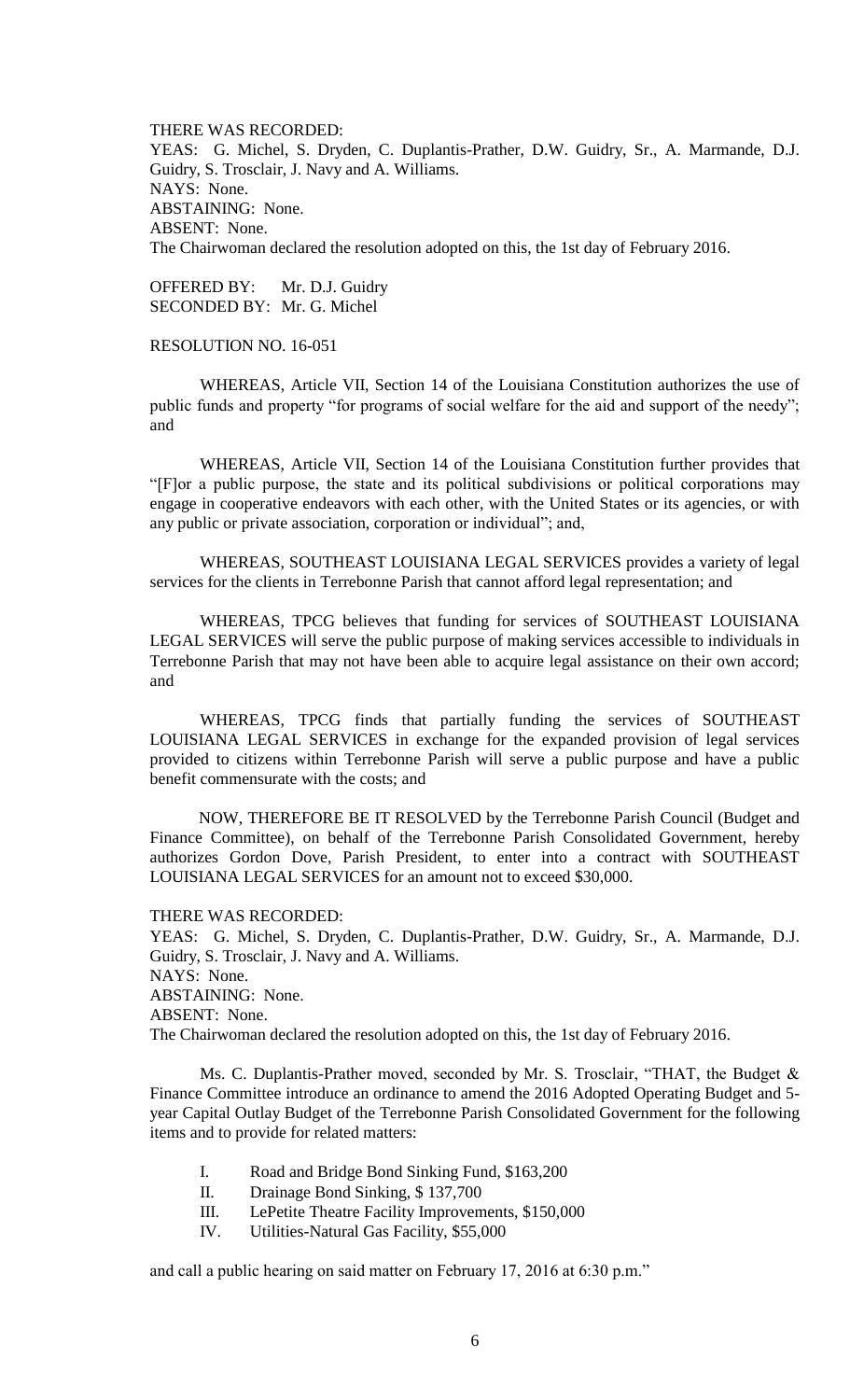The Chairwoman called for the vote on the motion offered by Ms. C. Duplantis-Prather. THERE WAS RECORDED: YEAS: G. Michel, S. Dryden, C. Duplantis-Prather, D. W. Guidry, Sr., A. Marmande, D. J. Guidry, S. Trosclair, J. Navy and A. Williams. NAYS: None. ABSENT: None. The Chairwoman declared the motion adopted.

Mr. G. Michel moved, seconded by Mr. D. J. Guidry, "THAT, there being no further business to come before the Budget & Finance Committee, the meeting be adjourned."

The Chairwoman called for the vote on the motion offered by Mr. G. Michel. THERE WAS RECORDED: YEAS: G. Michel, S. Dryden, C. Duplantis-Prather, D. W. Guidry, Sr., A. Marmande, D. J. Guidry, S. Trosclair, J. Navy and A. Williams. NAYS: None. ABSENT: None.

The Chairwoman declared the motion adopted and the meeting was adjourned at 5:33 p.m.

Arlanda J. Williams, Chairwoman

Tammy E. Triggs, Minute Clerk

Ms. A. Williams moved, seconded by Ms. C. Duplantis-Prather, "THAT, the Council accept and ratify the minutes of the Budget and Finance Committee meeting held on 02/01/16."

The Chairman called for a vote on the motion offered by Ms. A. Williams. THERE WAS RECORDED: YEAS: G. Michel, C. Duplantis-Prather, D.W. Guidry Sr., A. Marmande, D.J. Guidry, S. Trosclair, J. Navy and A. Williams. NAYS: None. ABSENT: S. Dryden. The Chairman declared the motion adopted.

The Chairman called for a report on the Policy, Procedure and Legal Committee meeting held on 02/01/16, whereupon the Committee Chairman rendered the following:

# POLICY, PROCEDURE, & LEGAL COMMITTEE

## FEBRUARY 1, 2016

The Chairman, Darrin Guidry, Sr., called the Policy, Procedure, & Legal Committee meeting to order at 5:40 p. m. in the Terrebonne Parish Council Meeting Room with an Invocation offered by Committee member C. Duplantis-Prather and the Pledge of Allegiance led by Committee member G. Michel. Upon roll call, Committee Members recorded as present were: G. Michel, S. Dryden, C. Duplantis-Prather, D. W, Guidry, Sr., A. Marmande, D. J. Guidry, S. Trosclair, J. Navy, and A. Williams. A quorum was declared present.

OFFERED BY: Mr. S. Trosclair SECONDED BY: Ms. A. Williams

# RESOLUTION NO. 16-052

WHEREAS, Terrebonne Parish Consolidated Government (TPCG) is authorized to provide Property Insurance, Equipment Floater, Special Equipment Floater, and Boiler & Machinery Coverage through its Department of Risk Management; and

WHEREAS, Administration and the Risk Management Department reviewed and analyzed Property Insurance, Equipment Floater, Special Equipment Floater, and Boiler &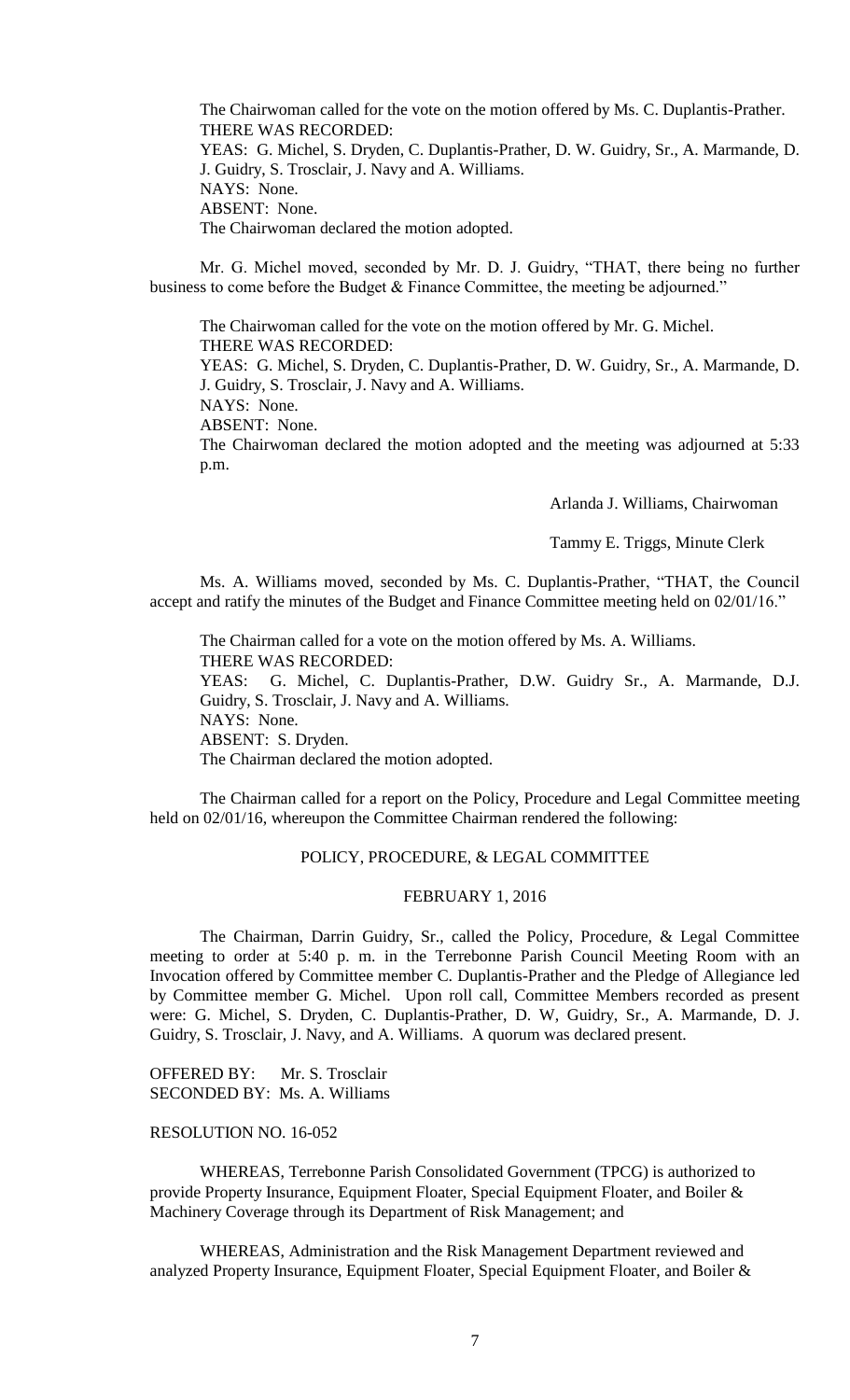Machinery Insurance quotes and submits a recommendation for Property Insurance, Special Equipment Floater, and Boiler & Machinery coverage; and

WHEREAS, it is the recommendation of Administration and the Risk Management Department that the attached schedule of Property Insurance premiums become accepted effective for March 1, 2016.

WHEREAS, it is the recommendation of Administration and the Risk Management Department that the attached schedule for the Equipment Floater and Special Equipment Floater become accepted effective for March 1, 2016.

WHEREAS, it is the recommendation of Administration and the Risk Management Department that the attached schedule for Boiler and Machinery premiums become accepted effective for March 1, 2016.

NOW

THEREFORE BE IT RESOLVED, by the Terrebonne Parish Council (Policy, Procedure and legal Committee) on behalf of the Terrebonne Parish Consolidated Government that the recommendation of Administration and the Risk Management Department is to accept the attached schedule of Property Insurance, Equipment Floater, Special Equipment Floater, and Boiler & Machinery premiums effective for March 1, 2016.

### THERE WAS RECORDED:

YEAS: G. Michel, S. Dryden, C. Duplantis-Prather, D.W. Guidry, Sr., A. Marmande, D.J. Guidry, S. Trosclair, J. Navy and A. Williams. NAYS: None. ABSTAINING: None. ABSENT: None. The Chairman declared the resolution adopted on this, the 1st day of February 2016.

## **2016 RECOMMENDED PROGRAM**

Coverage: Premium: Property – Limit \$65,000,000 \$1,623,514.00 \$ 78,740.43 Surplus Lines Taxes Boiler & Machinery \$ 153,312.00 Equipment Floater \$ 29,884.00 Police Equipment Floater \$ 2,500.00 Total Premium: \$1,887,950.43

At this time in the proceedings (5:41 p.m.), the Committee Chairman, D. W. Guidry, Sr., relinquished the chair to the Vice-Chairman, S. Dryden.

Committee member D. W. Guidry, Sr., asked that this item be placed on the agenda (Discussion and possible action concerning amending the Nuisance Abatement regulations regarding, "excessive noises" as it pertains to dogs and domestic animals) because the Nuisance Abatement ordinance concerning barking dogs was brought to his attention by a constituent. He explained that the current ordinance requires that a police officer sit by a person's property for fifteen minutes and time how long a dog barks before the ordinance can be enforced. Mr. D. W. Guidry, Sr. further explained that he researched other similar dog barking ordinances which eliminates the time period altogether or decreased the time period to ten minutes and/or intermittent periods during the night hours for barking dog problems. He noted that with this change, police can stay at the property for a limited time period to see if a problem persists.

Parish Attorney J. Hebert stated that he researched this subject (barking dogs) and explained that the area of concern for this ordinance comes down to proving that this is a nuisance for a neighbor and/or a property owner and determining whose dog is barking. He explained that in the Parish Code under the Nuisance Abatement, there is a section with criminal and civil provisions that individuals can use when faced with this kind of situation. Attorney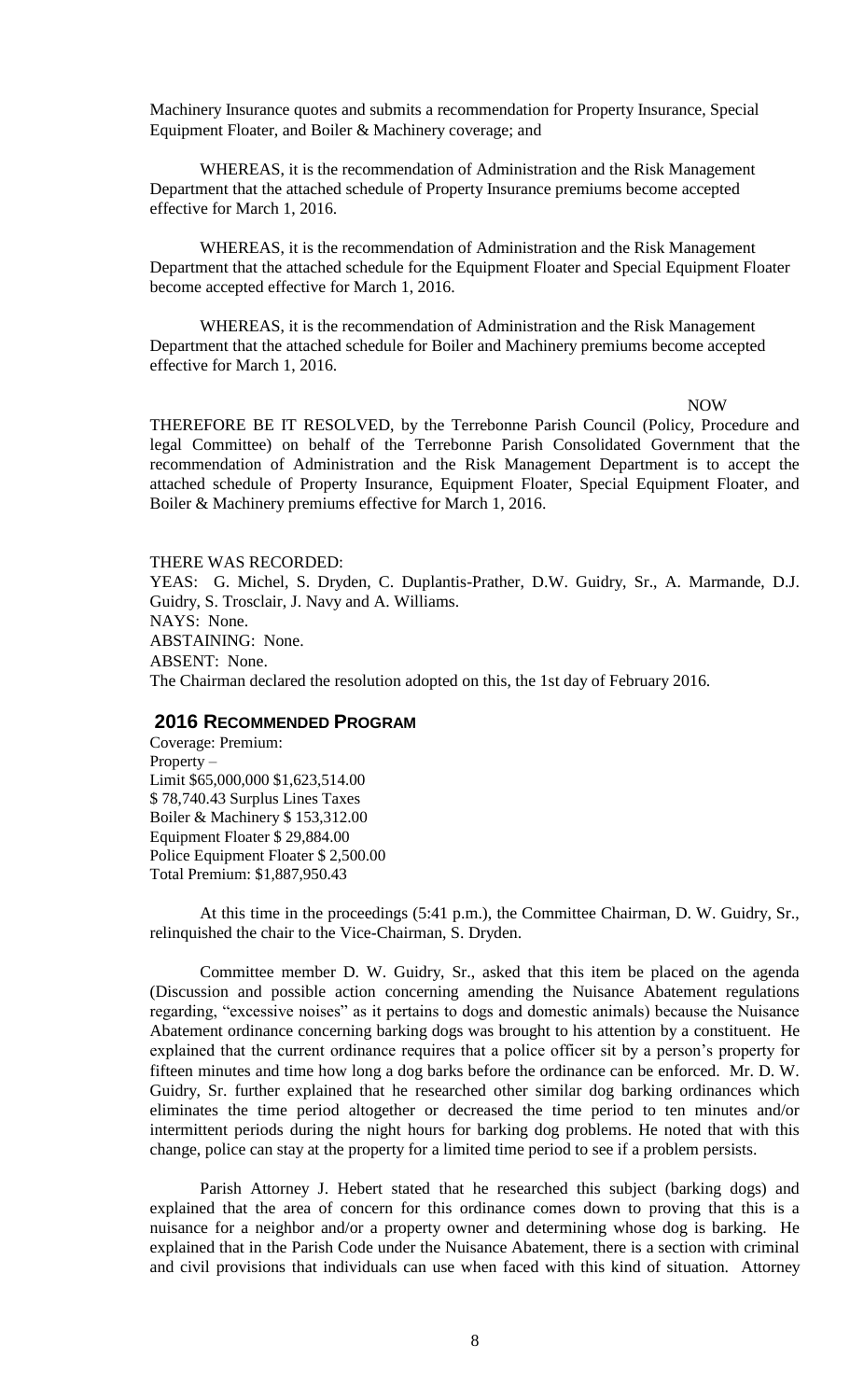Hebert also suggested that the "footage" verbiage in the ordinance should be removed because you would have to start measuring the footage before the ordinance can be enforced.

Discussion ensued with several committee members stating that there should be additional discussion on this matter; suggesting that a meeting take place with a few of the committee members, the Houma Police Department, the Animal Shelter Director and the Planning and Zoning Department (Nuisance Abatement Division) to find a viable solution to this problem. Some of the members explained that they are aware that this problem persists in some neighborhoods, but they are not in favor of extending the police manpower that they have to help with this problem. Discussion continued that crime and drug problems exist in the parish that requires the attention of the police department at this time. Some members even suggested that the Animal Shelter handle this matter instead of police officers.

Mr. D. W. Guidry, Sr. moved, seconded by Ms. C. Duplantis-Prather, "THAT, the Policy, Procedure and Legal Committee introduce an ordinance to amend Section 14-26 of the Code of the Parish of Terrebonne regarding excessive noises as pertains to dogs and domestic animals."

Mr. J. Navy offered a *substitute* motion, seconded by Ms. A. Williams, "THAT, the Policy, Procedure and Legal Committee (Mr. D. W. Guidry, Sr., Mr. D. J. Guidry and Mr. J. Navy) set up a meeting with the Animal Shelter Director, Houma Police Department to discuss the issue of parking dogs as a nuisance." *\*(SUBSTITUTE MOTION ADMENDED AFTER DISCUSSION)*

Committee member D. W. Guidry, Sr. explained that he asked that this item be placed on the agenda so that the current ordinance can be amended for enforcement purposes; and noted that he is not trying to create a new ordinance just one that is enforceable by police officers.

Discussion ensued with several committee members suggesting that area Constables may be able to help with enforcing the current ordinance; noted that they understand that a problem persist for some residents; and added that a meeting will be held to address this problem to "tweak" the current ordinance without creating a new one.

Mr. J. Navy offered a *amended* the substitute motion, seconded by Ms. A. Williams, "THAT, the Policy, Procedure and Legal Committee (Mr. D. W. Guidry, Sr., Mr. D. J. Guidry and Mr. J. Navy) set up a meeting with the Animal Shelter Director, Houma Police Department, the Planning and Zoning Department (Nuisance Abatement Division) and the Terrebonne Parish Legal Department to discuss the issue of barking dogs as a nuisance."

The Vice-Chairman called for the vote on the motion offered by Mr. J. Navy. THERE WAS RECORDED: YEAS: G. Michel, S. Dryden, C. Duplantis-Prather, D. W. Guidry, Sr., A. Marmande, D. J. Guidry, S. Trosclair, J. Navy, and A. Williams. NAYS: None. ABSENT: None. The Vice-Chairman declared the motion adopted.

At this time in the proceedings (6:05 p.m.), the chair resumed his position.

Committee member C. Duplantis-Prather asked that this item be placed on the agenda (Discussion and possible action to request all Parish Boards to notify Council Staff when situations occur in their area to inform the general public) so that the Council can be informed when a situation happens in the parish instead of by social media and other mechanisms.

Committee member J. Navy offered a point of information, explaining that the Council only appoints members of boards but does not have the governing power to supervise these entities; thus stating that, the boards should inform the Council when situations arises so that they can inform the public.

Ms. C. Duplantis-Prather moved, seconded by Ms. A. Williams, "THAT, the Policy, Procedure and Legal Committee authorize the Council Clerk, V. Chauvin, to a send letter to the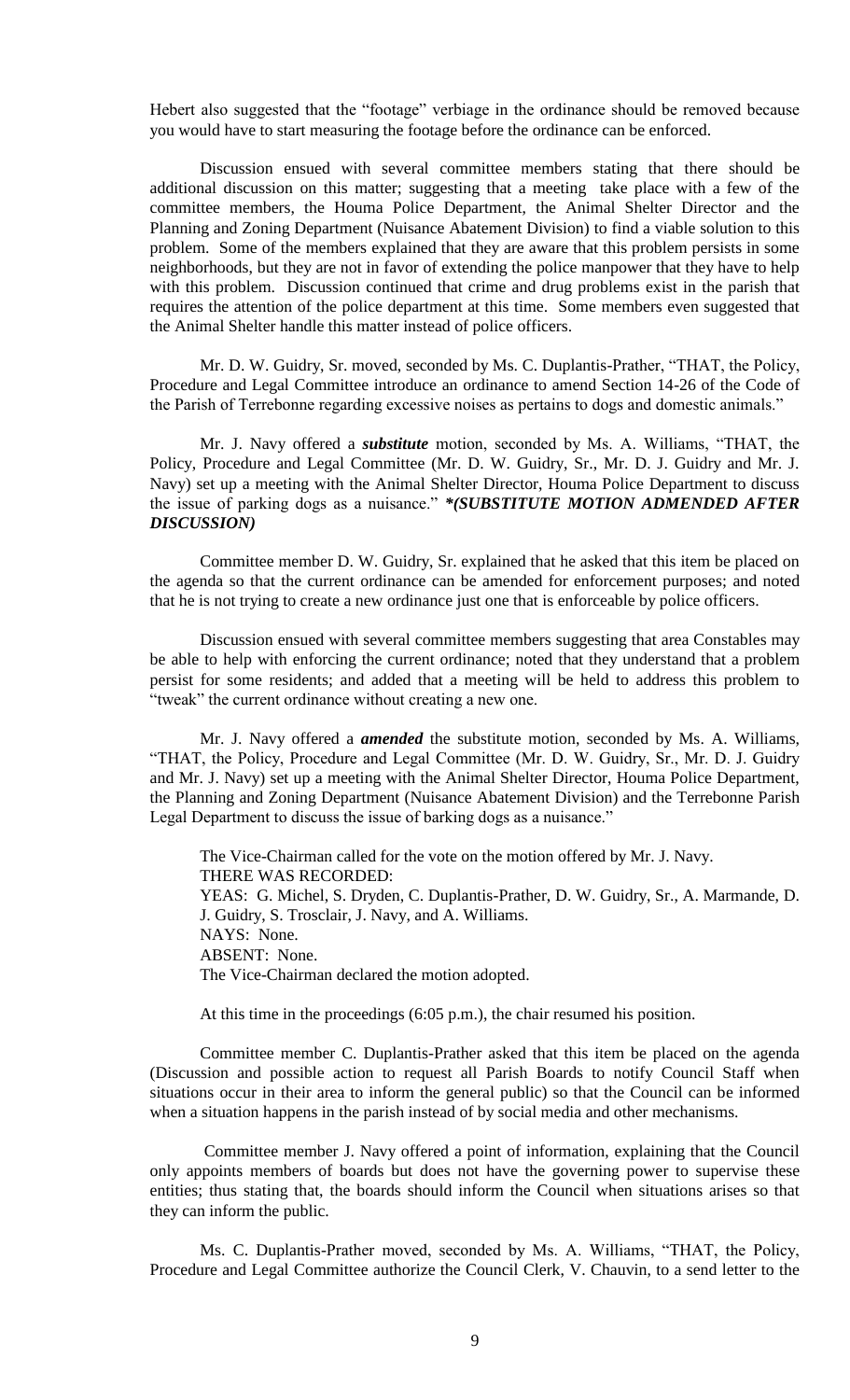various boards asking them to inform the Council Office of emergency situations and/or crisis when they occur throughout the parish."

The Chairman called for the vote on the motion offered by Ms. C. Duplantis-Prather. THERE WAS RECORDED: YEAS: G. Michel, S. Dryden, C. Duplantis-Prather, D. W. Guidry, Sr., A. Marmande, D. J. Guidry, S. Trosclair, J. Navy, and A. Williams. NAYS: None. ABSENT: None. The Chairman declared the motion adopted.

Mr. D. J. Guidry moved, seconded by Ms. C. Duplantis-Prather, "THAT, there being no further business to come before the Policy, Procedure, & Legal Committee, the meeting be adjourned."

The Chairman called for the vote on the motion offered by Mr. D. J. Guidry. THERE WAS RECORDED: YEAS: G. Michel, S. Dryden, C. Duplantis-Prather, D. W. Guidry, Sr., A. Marmande, D. J. Guidry, S. Trosclair, J. Navy, and A. Williams. NAYS: None. ABSENT: None.

The Chairman declared the motion adopted and the meeting was adjourned at 6:12 p. m.

Darrin W. Guidry, Sr., Chairman

Tammy E. Triggs, Minute Clerk

Mr. D.W. Guidry Sr. moved, seconded by Mr. G. Michel, "THAT, the Council accept and ratify the minutes of the Policy, Procedure and Legal Committee meeting held on 02/01/16."

The Chairman called for a vote on the motion offered by Mr. D.W. Guidry Sr. THERE WAS RECORDED: YEAS: G. Michel, C. Duplantis-Prather, D.W. Guidry Sr., A. Marmande, D.J. Guidry, S. Trosclair, J. Navy and A. Williams. NAYS: None. ABSENT: S. Dryden. The Chairman declared the motion adopted.

The Chairman called for a report on the Public Services Committee meeting held on 02/01/16, whereupon the Committee Chairwoman rendered the following:

## PUBLIC SERVICES COMMITTEE

### FEBRUARY 1, 2016

The Chairwoman, C. Duplantis-Prather, called the Public Services Committee meeting to order at 6:12 p. m. in the Terrebonne Parish Council Meeting Room with an Invocation offered by Committee member A. Williams and the Pledge of Allegiance led by Committee member D. J. Guidry. Upon roll call, Committee Members recorded as present were: G. Michel, S. Dryden, C. Duplantis-Prather, D. W. Guidry, Sr., A. Marmande, D. J. Guidry, S. Trosclair, J. Navy and A. Williams. A quorum was declared present.

OFFERED BY: Ms. A. Williams SECONDED BY: Mr. G. Michel

RESOLUTION NO. 16-053

A Resolution authorizing the execution of Change Order No. 2 for Parish Project No.12-ANSLT-CDBG-61, FP&C Project No. 50- J55-14-05, Terrebonne Parish Animal Shelter Facility Project, Terrebonne Parish, Louisiana.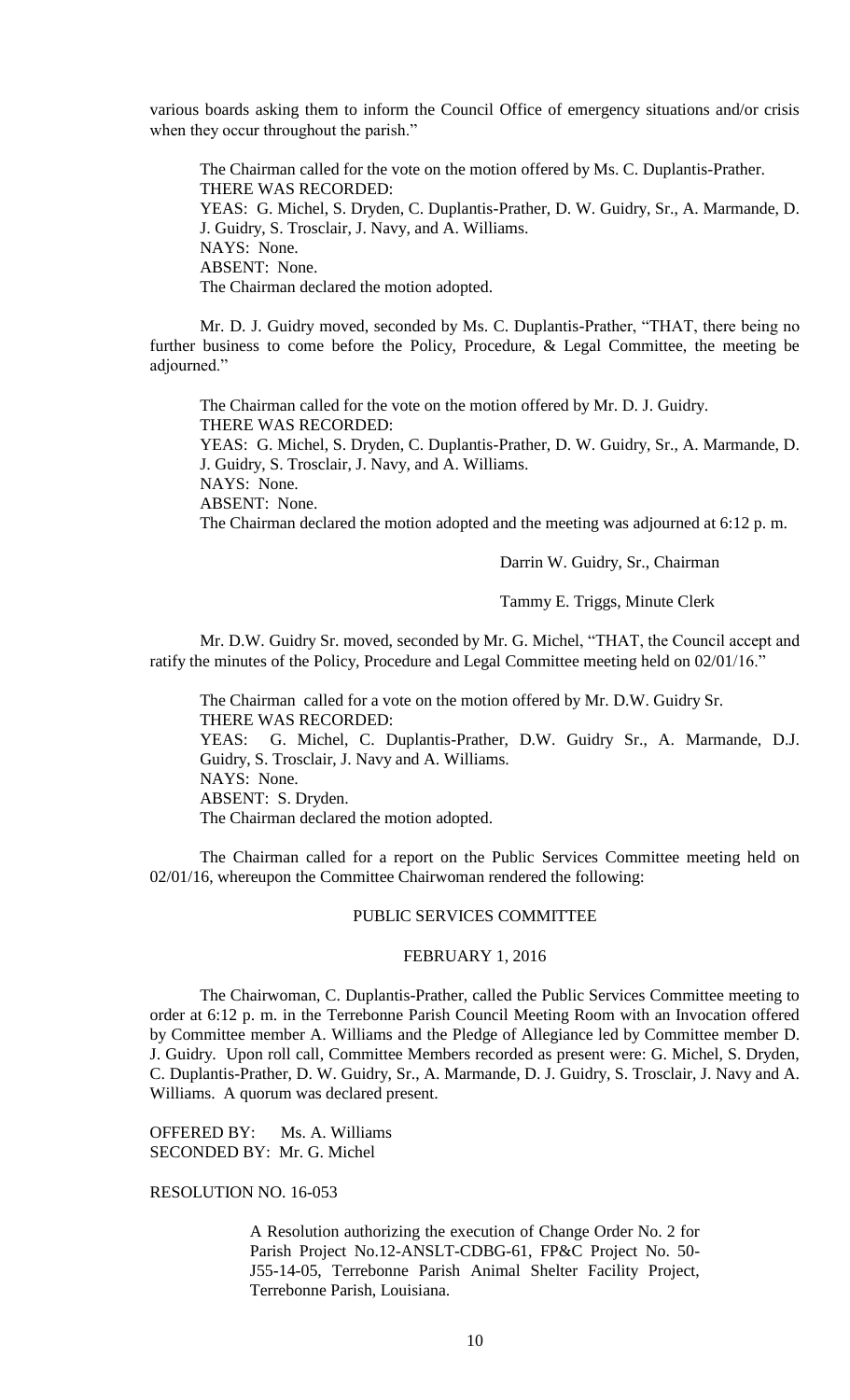WHEREAS, the Terrebonne Parish Consolidated Government entered into a contract dated July 8, 2015, with B.E.T Construction, Inc., for Parish Project No. 12-ANSLT-CDBG-61, FP&C Project No. 50-J55-14-05, Terrebonne Parish Animal Shelter Facility Project, Terrebonne Parish, Louisiana, and

WHEREAS, it is necessary to cover costs associated with adding cameras, data outlets, electrical outlets, cable boxes, and

WHEREAS, it is necessary to receive credit for the substitution of less expensive cable and the removal of wood sills on exterior windows, and

WHEREAS, it is necessary to increase construction time by 6 calendar days due to weather delays for a total of Six (6) days, and

WHEREAS, this change order will decrease the contract by \$830.69

WHEREAS, this Change Order No. 2 has been recommended by the ARCHITECT for this project, Perez, APC and

NOW, THEREFORE BE IT RESOLVED that the Terrebonne Parish Council, on behalf of the Terrebonne Parish Consolidated Government, does hereby approve and authorize the execution by Terrebonne Parish President Gordon E. Dove of Change Order No. 2 to the construction agreement with B.E.T Construction, Inc., increases the construction time by six (6) calendar days and decreases the contract amount by Eight Hundred Thirty Dollars and Sixty-nine Cents (\$830.69), and

BE IT FURTHER RESOLVED, that a certified copy of this resolution be forwarded to the Architect, Perez, APC.

#### THERE WAS RECORDED:

YEAS: G. Michel, S. Dryden, C. Duplantis-Prather, D.W. Guidry, Sr., A. Marmande, D.J. Guidry, S. Trosclair, J. Navy and A. Williams. NAYS: None. ABSTAINING: None. ABSENT: None. The Chairwoman declared the resolution adopted on this, the 1st day of February 2016.

OFFERED BY: Ms. S. Trosclair SECONDED BY: Ms. A. Williams

RESOLUTION NO. 16-054

A resolution providing approval of Amendment No. 6 to the Engineering Agreement for Parish Project No. 02-DRA-28, Forced Drainage Project 1-1A (Statewide Flood Control) Project, Terrebonne Parish, Louisiana.

WHEREAS, the Terrebonne Parish Consolidated Government entered into a Engineering Agreement dated July 19, 2002, with T. Baker Smith, LLC., for the Project entitled Parish Project No. 02-DRA-28, Forced Drainage Project 1-1A (Statewide Flood Control) Project, and

WHEREAS, the Engineering Agreement between OWNER and ENGINEER provides for certain limitations for Basic Services and specific Additional Services, and

WHEREAS, the Terrebonne Parish Consolidated Government is desirous continuing forward with this project, and

WHEREAS, this amendment will provide for engineering design phase for Phase 4 of this project, and

WHEREAS, this amendment will increase the additional services section of this contract by an amount of \$204,700.00, and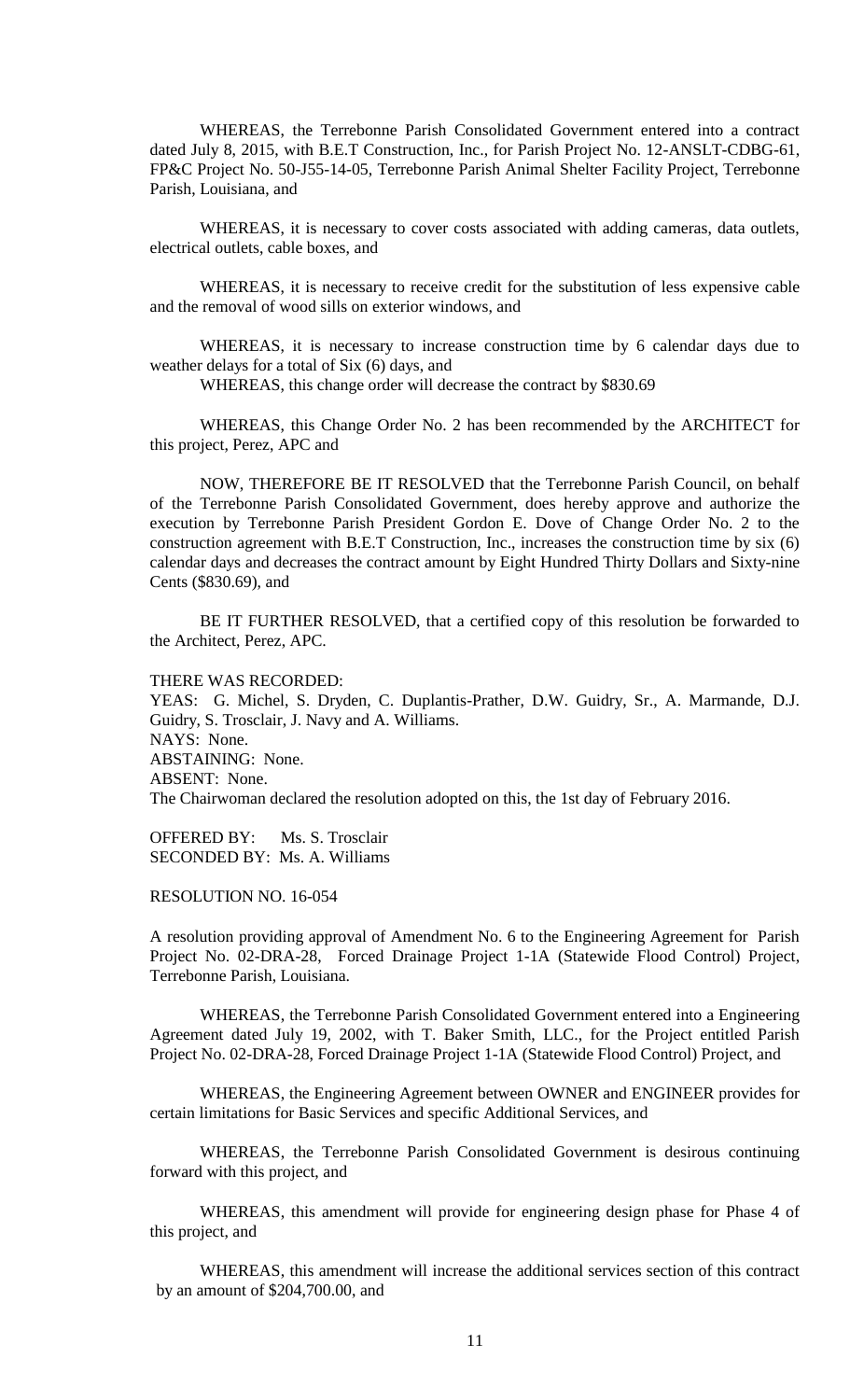WHEREAS, the firm of T. Baker Smith, LLC. has been asked to perform these activities under the Additional Services sections of the Engineering Agreement for this project, and

WHEREAS, the TPCG is desirous of having these services continued so that there is a need to increase the upset limits for these services, and

NOW, THEREFORE BE IT RESOLVED that the Terrebonne Parish Council, on behalf of the Terrebonne Parish Consolidated Government, does hereby approve this Amendment No. 6 to the Engineering Agreement for an increase of \$204,700.00 in Additional Services authorizes Parish President, Gordon E. Dove, to execute this Amendment No. 6 to the Engineering Agreement for Parish Project No. 02-DRA-28, Forced Drainage Project 1-1A (Statewide Flood Control) Project, with T. Baker Smith, LLC., and

BE IT FURTHER RESOLVED that a certified copy of the resolution be forwarded to the Engineer, T. Baker Smith, LLC.

#### THERE WAS RECORDED:

YEAS: G. Michel, S. Dryden, C. Duplantis-Prather, D.W. Guidry, Sr., A. Marmande, D.J. Guidry, S. Trosclair, J. Navy and A. Williams. NAYS: None.

ABSTAINING: None.

ABSENT: None.

The Chairwoman declared the resolution adopted on this, the 1st day of February 2016.

Ms. A. Williams moved, seconded by Mr. D. J. Guidry "THAT, there being no further business to come before the Public Services Committee, the meeting be adjourned."

The Chairman called for the vote on the motion offered by Ms. A. Williams. THERE WAS RECORDED:

YEAS: G. Michel, S. Dryden, C. Duplantis-Prather, D. W. Guidry, Sr., A. Marmande, D. J. Guidry, S. Trosclair, J. Navy and A. Williams.

NAYS: None.

ABSENT: None.

The Chairman declared the motion adopted and the meeting was adjourned at 6:16 p.m.

Christa Duplantis-Prather, Chairwoman

Tammy E. Triggs, Minute Clerk

Ms. C. Duplantis-Prather moved, seconded by Ms. A. Williams and Mr. S. Trosclair, "THAT, the Council accept and ratify the minutes of the Public Services Committee meeting held on  $02/01/16$ ."

The Chairman called for a vote on the motion offered by Ms. C. Duplantis-Prather. THERE WAS RECORDED: YEAS: G. Michel, C. Duplantis-Prather, D.W. Guidry Sr., A. Marmande, D.J. Guidry, S. Trosclair, J. Navy and A. Williams. NAYS: None.

ABSENT: S. Dryden.

The Chairman declared the motion adopted.

The Chairman called for a report on the Community Development and Planning Committee meeting held on 02/01/16, whereupon the Committee Chairman noting ratification of minutes calls public hearings on March 9, 2016 at 6:30 p.m. rendered the following:

# COMMUNITY DEVELOPMENT & PLANNING COMMITTEE

### FEBRUARY 1, 2016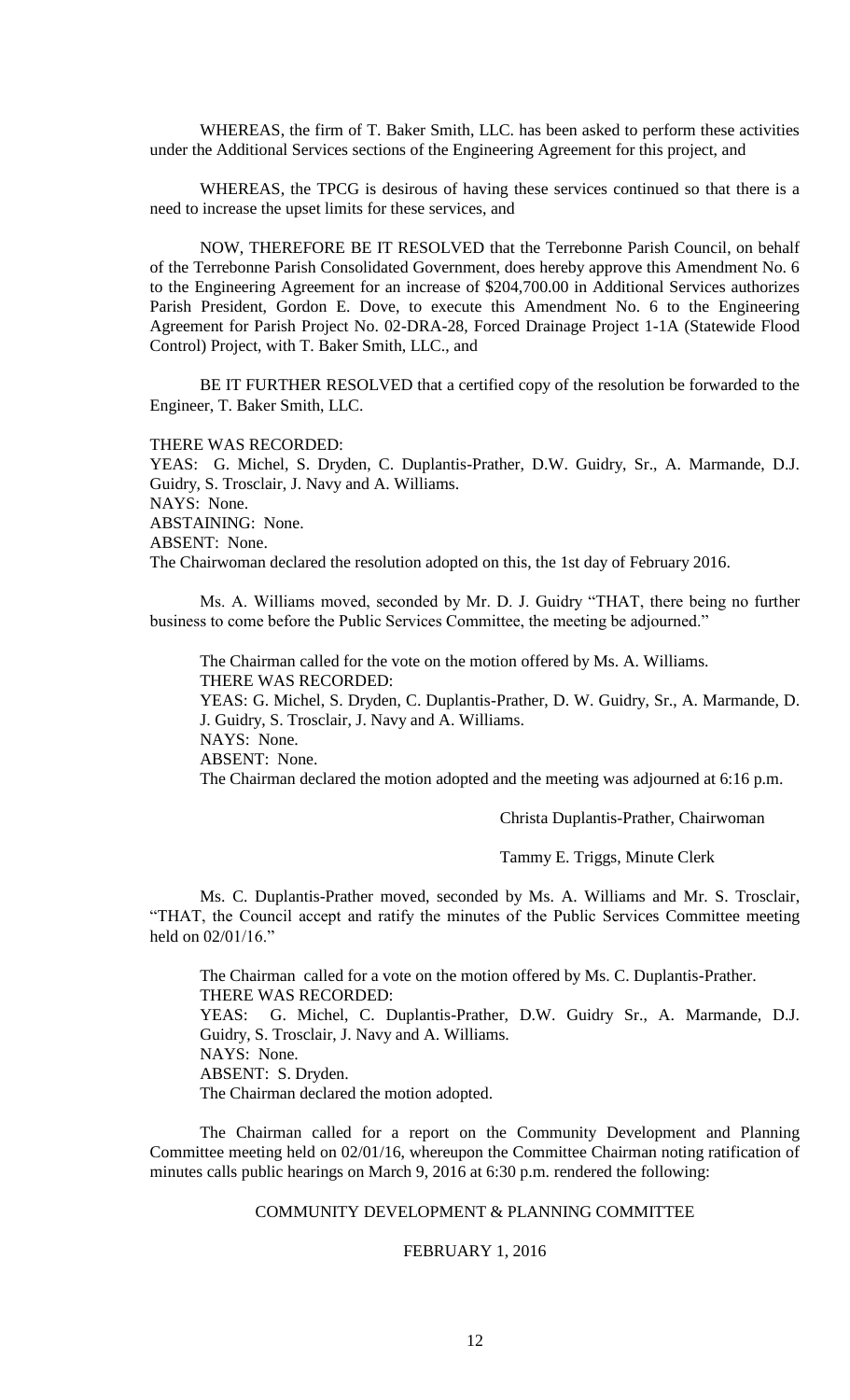The Chairman, Dirk Guidry, called the Community Development & Planning Committee meeting to order at 6:17 p. m. in the Terrebonne Parish Council Meeting Room with an Invocation offered by Committee member J. Navy and the Pledge of Allegiance led by Committee member S. Trosclair. Upon roll call, Committee Members recorded as present were: G. Michel, S. Dryden, C. Duplantis-Prather, D. W. Guidry, Sr., A. Marmande, D. J. Guidry, S. Trosclair, J. Navy and A. Williams. A quorum was declared present.

OFFERED BY: Mr. G. Michel SECONDED BY: Mr. D.W. Guidry, Sr.

#### RESOLUTION NO. 16-055

A RESOLUTION GIVING NOTICE OF INTENT TO ADOPT AN ORDINANCE TO AMEND THE ZONING MAP OF THE PARISH OF TERREBONNE SO AS TO REZONE FROM O-L (OPEN LAND DISTRICT) AND C-3 (NEIGHBORHOOD COMMERCIAL DISTRICT) TO C-2 (GENERAL COMMERCIAL DISTRICT); 6290 WEST MAIN STREET, TERREBONNE PARISH, LOUISIANA; WESTSIDE LANDS, L.L.C. AND BARKER HOLDINGS COMPANY, L.L.C., APPLICANTS; AND CALLING A PUBLIC HEARING ON SAID MATTER FOR WEDNESDAY, MARCH 9, 2016 AT 6:30 P.M.

BE IT RESOLVED by the Terrebonne Parish Council (Community Development and Planning Committee), that notice be hereby given to adopt an ordinance to amend the Zoning Map of the Parish of Terrebonne so as to rezone from O-L (Open Land District) and C-3 (Neighborhood Commercial District) to C-2 (General Commercial District), 6290 West Main Street, Terrebonne Parish, Louisiana; and

NOW, THEREFORE, BE IT RESOLVED that a public hearing be called on said matter for Wednesday, March 9, 2016 at 6:30 p.m.

#### THERE WAS RECORDED:

YEAS: G. Michel, S. Dryden, C. Duplantis-Prather, D.W. Guidry, Sr., A. Marmande, D.J. Guidry, S. Trosclair and A. Williams. NAYS: None. ABSTAINING: None. ABSENT: J. Navy. The Chairman declared the resolution adopted on this, the 1st day of February 2016.

OFFERED BY: Mr. S. Trosclair SECONDED BY: Mr. G. Michel

RESOLUTION NO. 16-056

A RESOLUTION GIVING NOTICE OF INTENT TO ADOPT AN ORDINANCE TO AMEND THE ZONING MAP OF THE PARISH OF TERREBONNE SO AS TO REZONE FROM R-1 (SINGLE-FAMILY RESIDENTIAL DISTRICT) TO R-3 (MULTI-FAMILY RESIDENTIAL DISTRICT); REVISED LOT 5, BLOCK 1, CATHERINE SUBDIVISION, 8958 NORMAN STREET, TERREBONNE PARISH, LOUISIANA; DAVID W. HENTHORN, NORMAN STREET, L.L.C., APPLICANT; AND CALLING A PUBLIC HEARING ON SAID MATTER FOR WEDNESDAY, MARCH 9, 2016 AT 6:30 P.M.

BE IT RESOLVED by the Terrebonne Parish Council (Community Development and Planning Committee), that notice be hereby given to adopt an ordinance to amend the Zoning Map of the Parish of Terrebonne so as to rezone from R-1 (Single-Family Residential District) to R-3 (Multi-Family Residential District), Revised Lot 5, Block 1, Catherine Subdivision, 8958 Norman Street, Terrebonne Parish, Louisiana; and

NOW, THEREFORE, BE IT RESOLVED that a public hearing be called on said matter for Wednesday, March 9, 2016 at 6:30 p.m.

THERE WAS RECORDED: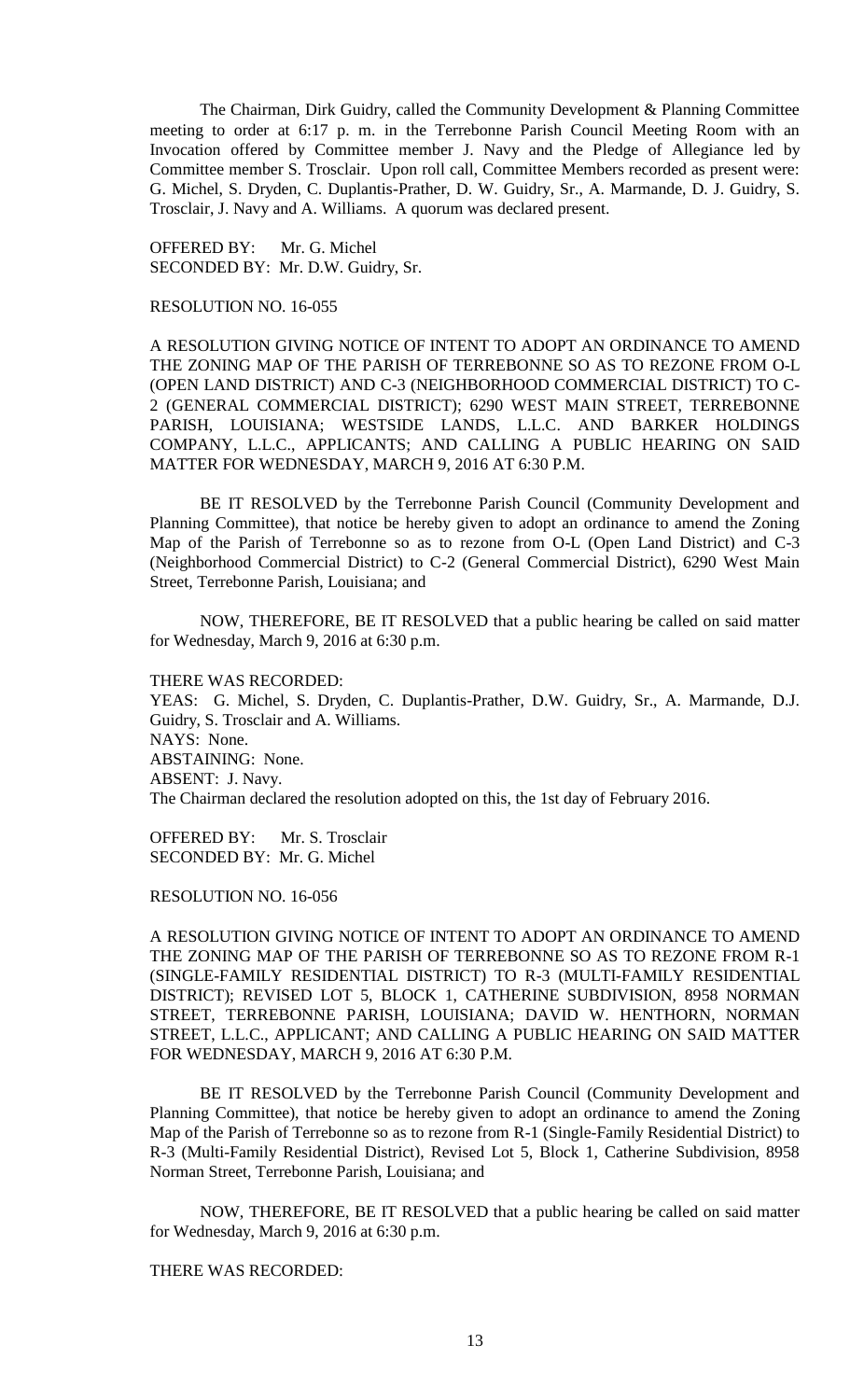YEAS: G. Michel, S. Dryden, C. Duplantis-Prather, D.W. Guidry, Sr., A. Marmande, D.J. Guidry, S. Trosclair, J. Navy and A. Williams. NAYS: None. ABSTAINING: None. ABSENT: None. The Chairman declared the resolution adopted on this, the 1st day of February 2016.

OFFERED BY: Mr. G. Michel SECONDED BY: Ms. A. Williams

### RESOLUTION NO. 16-057

A resolution providing approval of Amendment No. 2 to the Professional Services Agreement between Terrebonne Parish Consolidated Government and GCR, Inc.

WHEREAS, the Terrebonne Parish Consolidated Government entered into a Professional Services Agreement dated September 28, 2012 with GCR, Inc. for the program design and management services for the Gustav-Ike Community Development Block Grant Disaster Recovery Multi-Family affordable housing development, and

WHEREAS, Amendment No 1 established the Time of Performance for the services was October 1, 2012 to February 29, 2016, now the parties mutually agree for the need to extend the Time of Performance to September 30, 2016.

NOW, THEREFORE BE IT RESOLVED that the Terrebonne Parish Council (Community Development and Planning Committee), on behalf of the Terrebonne Parish Consolidated Government does hereby approve and authorize Parish President, Gordon E. Dove to execute Amendment No. 2 to the Professional Services Agreement between Terrebonne Parish Consolidated Government and GCR, Inc. for the program design and management services of the Gustav-Ike Community Development Block Grant Disaster Recovery Multi-Family affordable house development

### THERE WAS RECORDED:

YEAS: G. Michel, S. Dryden, C. Duplantis-Prather, D.W. Guidry, Sr., A. Marmande, D.J. Guidry, S. Trosclair, J. Navy and A. Williams. NAYS: None. ABSTAINING: None. ABSENT: None. The Chairman declared the resolution adopted on this, the 1st day of February 2016.

Ms. A. Williams moved, seconded by Mr. S. Trosclair, "THAT, there being no further business to come before the Community Development & Planning Committee, the meeting be adjourned."

The Chairman called for the vote on the motion offered by Ms. A. Williams. THERE WAS RECORDED: YEAS: G. Michel, S. Dryden, C. Duplantis-Prather, D. W. Guidry, Sr., A. Marmande, D. J. Guidry, S. Trosclair, J. Navy, and A. Williams. NAYS: None. ABSENT: None. The Chairman declared the motion adopted and the meeting was adjourned at 6:20 p. m.

Dirk J. Guidry, Chairman

## Tammy E. Triggs, Minute Clerk

Mr. D.J. Guidry moved, seconded by Mr. G. Michel, "THAT, the Council accept and ratify the minutes of the Community Development and Planning Committee meeting held on  $02/01/16$ ."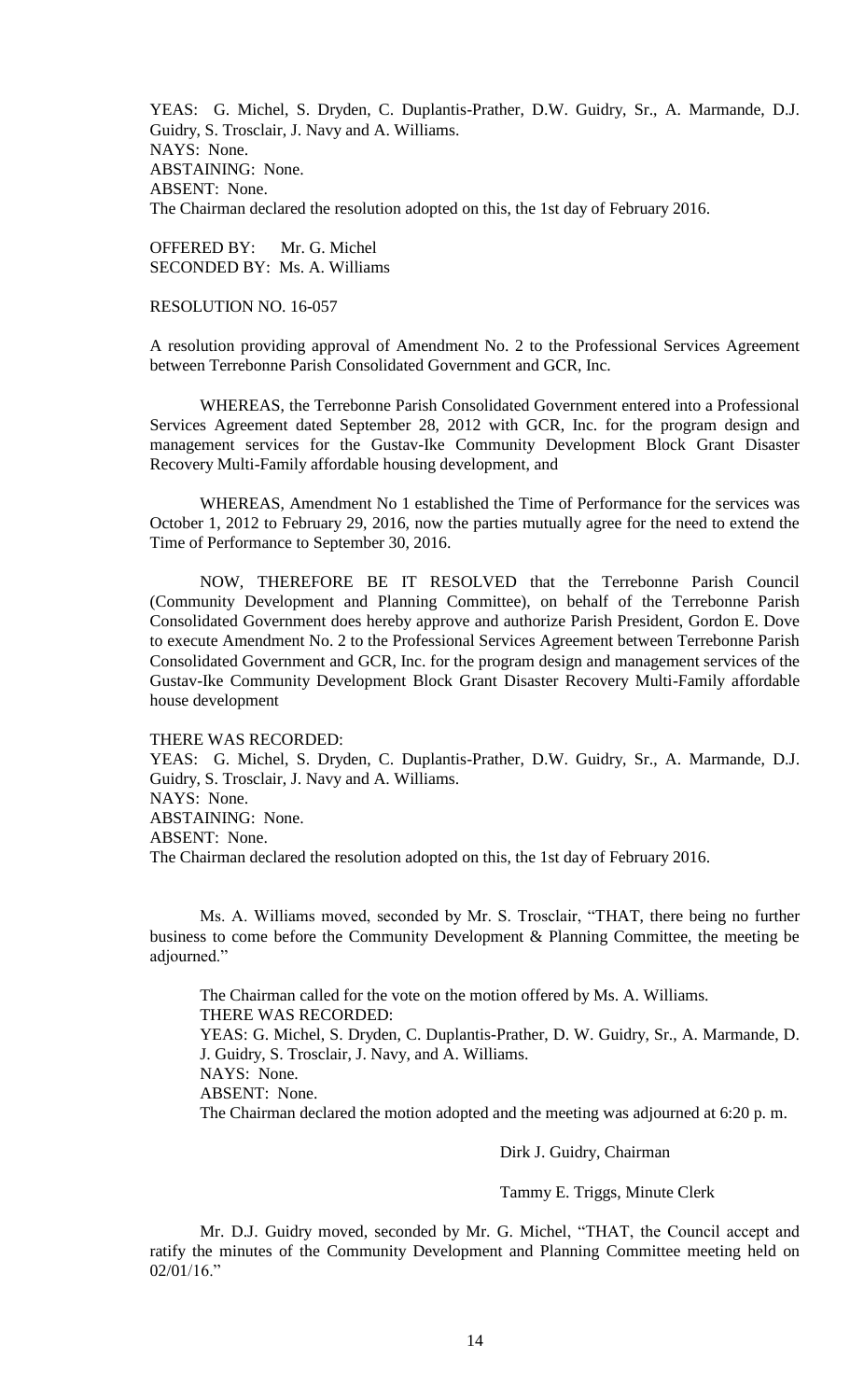The Chairman called for a vote on the motion offered by Mr. D.J. Guidry. THERE WAS RECORDED: YEAS: G. Michel, C. Duplantis-Prather, D.W. Guidry Sr., A. Marmande, D.J. Guidry, S. Trosclair, J. Navy and A. Williams. NAYS: None. ABSENT: S. Dryden. The Chairman declared the motion adopted.

Mr. D. J. Guidry moved, seconded by Ms. C. Duplantis-Prather, "THAT, the Council approve the following street light list:

INSTALL STREET LIGHT AT 100 JEFFERSON DAVIS ST.; USD ROAD LIGHTING; TPCG UTILITIES; DISTRICT 5; CHRISTA-DUPLANTIS-PRATHER."

The Chairman called for a vote on the motion offered by Mr. D.J. Guidry. THERE WAS RECORDED: YEAS: G. Michel, C. Duplantis-Prather, D.W. Guidry Sr., A. Marmande, D.J. Guidry, S. Trosclair, J. Navy and A. Williams. NAYS: None. ABSENT: S. Dryden. The Chairman declared the motion adopted.

Mr. S. Trosclair moved, seconded by Ms. C. Duplantis-Prather, "THAT, the Council hold nominations open for the one long-standing vacancy on the Bayou Blue Fire Protection District Board until the next Council meeting."

Councilwoman C. Duplantis-Prather urged the public, who lives in the Bayou Blue Fire Protection District Area, to apply for the aforementioned vacancy; noting that this position has been vacant for four years.

Councilman S. Trosclair urged residents, who live on the Terrebonne Parish side of the lower part of Highway 182 in Bayou Blue, to apply for the aforementioned vacant position. He continued and stated that the board is a shared board with Lafourche Parish; and noted that it is in Terrebonne Parish's best interest to have full representation.

The Chairman called for a vote on the motion offered by Mr. S. Trosclair. THERE WAS RECORDED: YEAS: G. Michel, C. Duplantis-Prather, D.W. Guidry Sr., A. Marmande, D.J. Guidry, S. Trosclair, J. Navy and A. Williams. NAYS: None. ABSENT: S. Dryden. The Chairman declared the motion adopted.

Ms. C. Duplantis-Prather moved, seconded by Ms. A. Williams, "THAT, the Council hold nominations open for the two expired terms on the Houma-Terrebonne Public Trust Authority until the next Council meeting."

The Chairman called for a vote on the motion offered by Ms. C. Duplantis-Prather. THERE WAS RECORDED: YEAS: G. Michel, C. Duplantis-Prather, D.W. Guidry Sr., A. Marmande, D.J. Guidry, S. Trosclair, J. Navy and A. Williams. NAYS: None. ABSENT: S. Dryden. The Chairman declared the motion adopted.

Mr. D.J. Guidry moved, seconded by Mr. S. Trosclair, "THAT, the Council hold nominations open for the one vacancy, due to resignation on the Terrebonne Parish Tree Board until the next Council meeting."

The Chairman called for a vote on the motion offered by Mr. D.J. Guidry. THERE WAS RECORDED: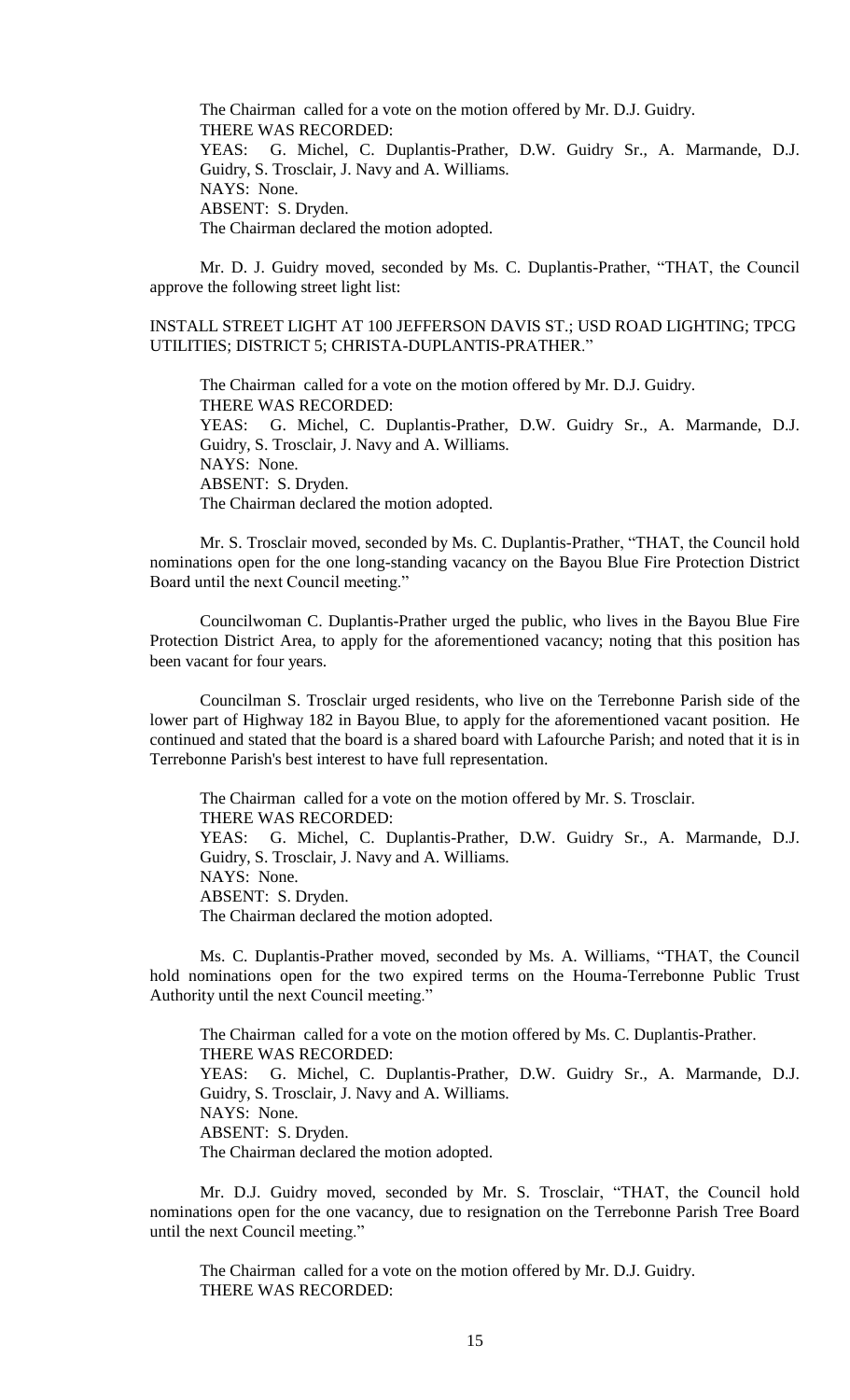YEAS: G. Michel, C. Duplantis-Prather, D.W. Guidry Sr., A. Marmande, D.J. Guidry, S. Trosclair, J. Navy and A. Williams. NAYS: None. ABSENT: S. Dryden. The Chairman declared the motion adopted.

Ms. C. Duplantis-Prather moved, seconded by A. Williams, "THAT, the Council hold nominations open for the one vacancy, due to resignation on the Recreation District No. 3A Board until the next Council meeting."

The Chairman called for a vote on the motion offered by Ms. C. Duplantis-Prather. THERE WAS RECORDED: YEAS: G. Michel, C. Duplantis-Prather, D.W. Guidry Sr., A. Marmande, D.J. Guidry, S. Trosclair, J. Navy and A. Williams. NAYS: None. ABSENT: S. Dryden. The Chairman declared the motion adopted.

The Chairman announced the following vacancies, which he noted will be handled as per usual procedure:

- TARC: One vacancy, representing a local clergy, due to a resignation.
- Terrebonne Parish Tree Board: Two terms expiring on 2/23/16.
- Recreation District No. 8 Board: One term expiring on  $2/24/16$ .

At this time in the proceedings (7:25), the chairman, J. Navy, relinquished the chair to the Vice-Chairman, D.J. Guidry.

Councilman J. Navy explained that the recommendations for the Revenue Review Committee have been completed as follows: Charles Theriot, Natalie Bergeron, Kevin Belanger, Delvin Howard, Stephanie Hebert, Roosevelt Thomas, Arthur DeFraites, Michael LaRussa, Loney Grabert, David Prevost and Mike Bergeron; noting that this is a diverse group who will bring vital information from the community.

Mr. J. Navy moved, seconded by Mr. D.W. Guidry Sr., "THAT, the Council approve the 11 recommendations for the Revenue Review Committee:

> Charles Theriot Natalie Bergeron Kevin Belanger Delvin Howard Stephanie Hebert Roosevelt Thomas Arthur DeFraites Michael LaRussa Loney Grabert David Prevost Mike Bergeron."

The Chairman called for a vote on the motion offered by Mr. J. Navy. THERE WAS RECORDED:

YEAS: G. Michel, C. Duplantis-Prather, D.W. Guidry Sr., A. Marmande, D.J. Guidry, S. Trosclair, J. Navy and A. Williams.

NAYS: None.

ABSENT: S. Dryden.

The Chairman declared the motion adopted.

Under Agenda Item 8A - Announcements, Council members

• Councilwoman C. Duplantis-Prather encouraged every pet owner to have their pets spayed or neutered to help control the pet population and asked that if a stray animal is found, please contact the Animal Shelter at (985) 873-6709.